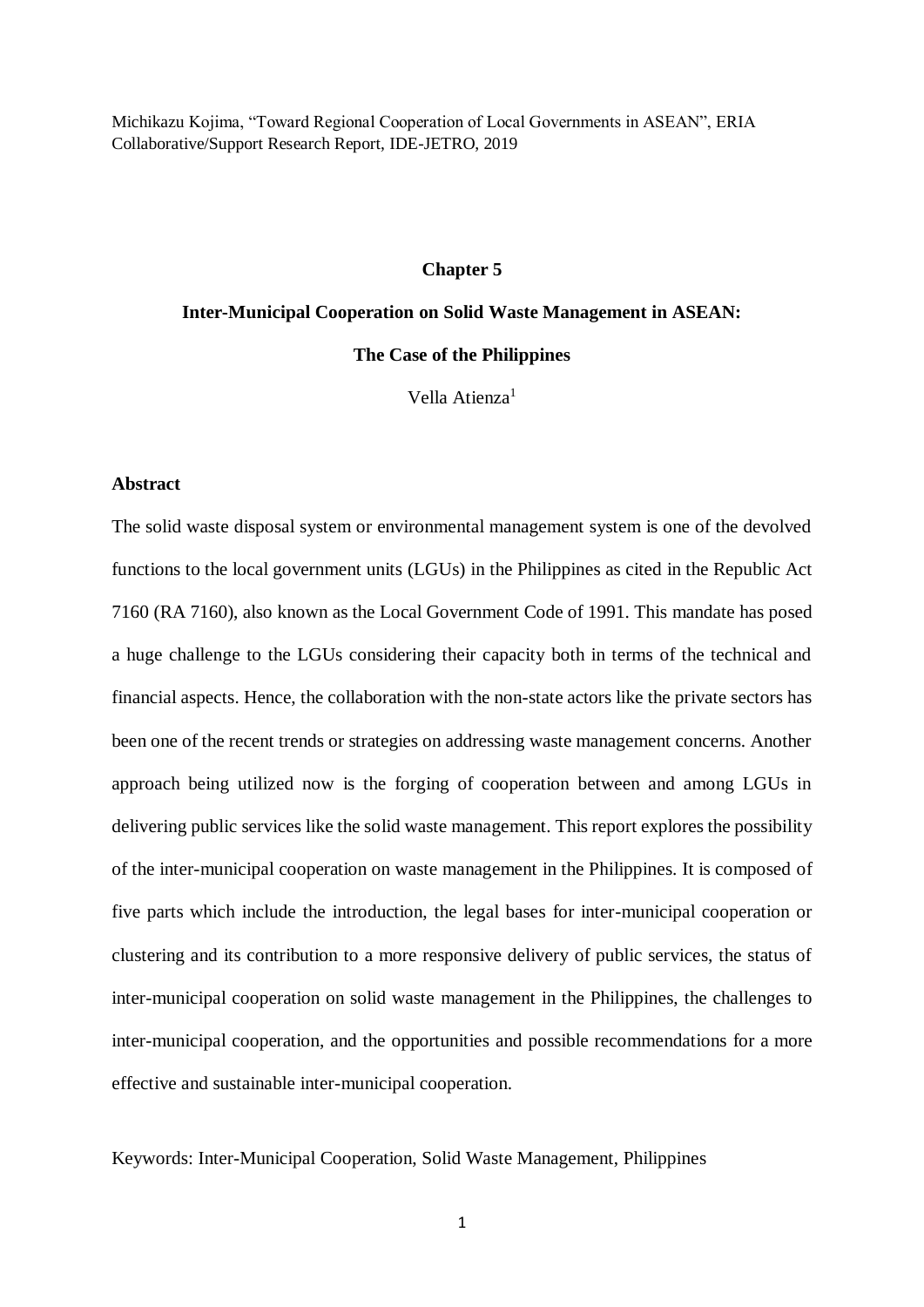<sup>1</sup>Assistant Professor, Institute for Governance and Rural Development – College of Public Affairs and Development (IGRD-CPAf), University of the Philippines Los Banos (UPLB)

## 1. **Introduction**

The solid waste disposal system or environmental management system is one of the devolved functions to the local government units (LGUs) in the Philippines as cited in the Republic Act 7160 (RA 7160), also known as the Local Government Code of 1991. This mandate has posed a huge challenge to the LGUs considering their capacity both in terms of the technical and financial aspects. Hence, the collaboration with the non-state actors like the private sectors has been one of the recent trends or strategies on addressing waste management concerns. Another approach being utilized now is the forging of cooperation between and among LGUs in delivering public services like the solid waste management. Most of the governments have recognized "the comparative advantage of private companies in handling large infrastructure projects through management and technical expertise, access to capital and technology, and in the drive for efficiency (Fiszbein and Lowden 1999 as cited in ADB 2015).

On January 26, 2001, the Philippines' Republic Act 9003 (RA 9003) also known as the Ecological Solid Waste Management Act of 2000, came into force in response to the growing problems on waste in the country. The Act declares the "policy of the state to adopt a systematic, comprehensive and ecological solid waste management program which shall ensure the protection of public health and environment" (Republic of the Philippines, RA 9003, Article 1, Section 2). It also prohibits the operation and establishment of open dumpsites upon coming into force of the Act. It further states that all open dumpsites should be converted into controlled dumpsites and that all controlled dumpsites should be closed within five years of the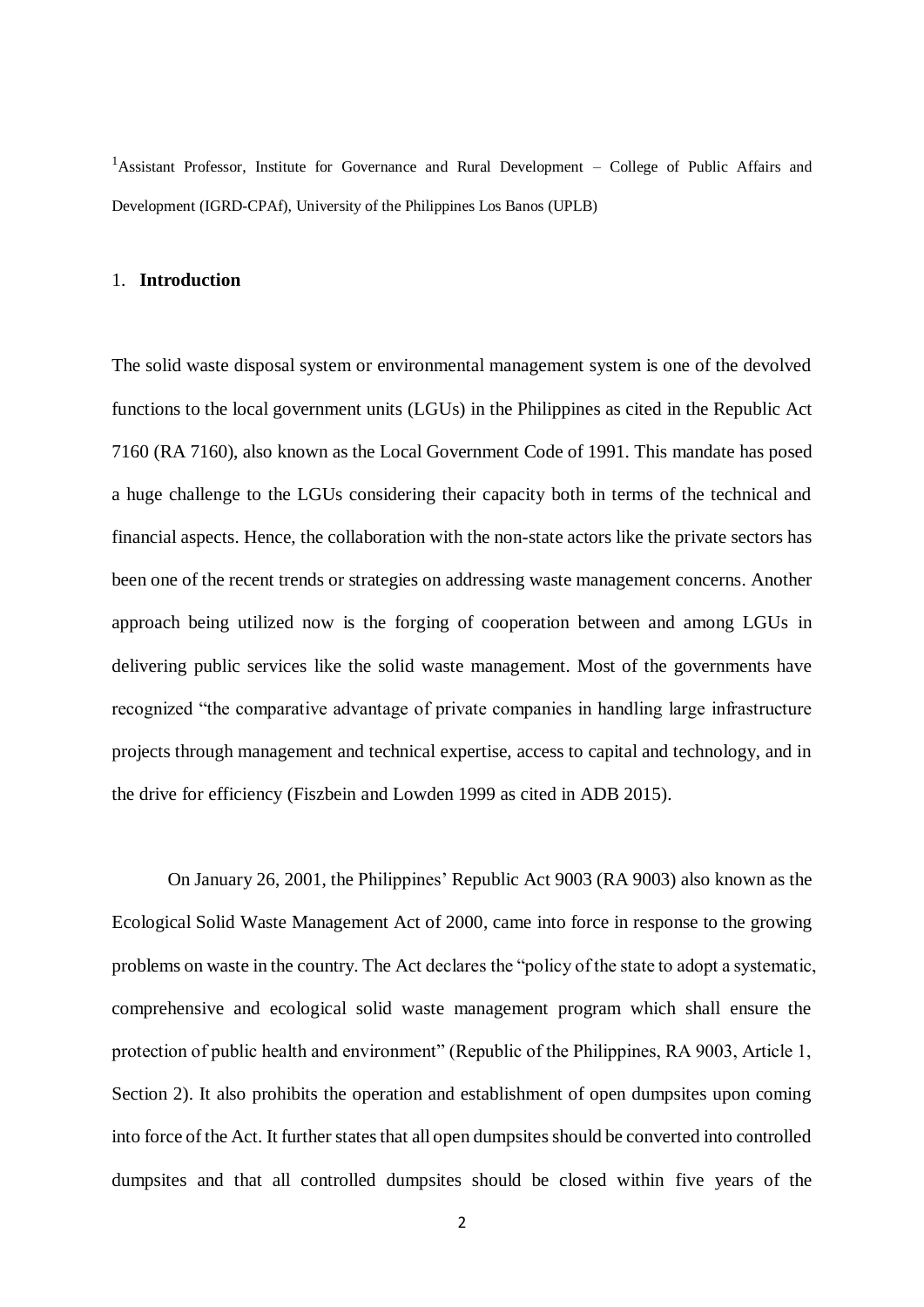Implementation of the Act. As an alternative, the construction of sanitary landfill (SLF) is allowed as a final disposal site for residual wastes (RA 9003, Sections 37, 40-42). It also mandates the segregation of solid waste at source (Section 21) and the creation of the material recovery facility (MRF) in every barangay or cluster of barangays (Section 32) and the establishment of common waste treatment and disposal facilities (Section 44).

However, based on the record of the NSWMC-EMB as of September 2018, there are only 141 operational SLFs and 30 SLFs undergoing construction and not yet operational among the total 1,634 cities and municipalities in the country (NSWMC-EMB, 2018). This data shows that there is still weak compliance in the RA 9003 especially in terms of constructing SLFs as a final disposal sites for residual wastes. Although there are some initiatives among LGUs to form a cluster in constructing SLFs, there are other political and social issues which pose a challenge in this kind of collaboration such as the political and terms of office of local government officials and the not-in-my-backyard (NIMBY) syndrome for hosting the SLF.

Sometimes, the lack of capacities at the local level hinders the ability to reap the full benefits of decentralization and local officials may not fully exploit other opportunities to deliver better service (ADB 2015). This report explores the possibility of the inter-municipal cooperation on waste management in the Philippines. It is composed of five parts which include the introduction, the legal bases for inter-municipal cooperation or clustering and its contribution to a more responsive delivery of public services, the status of inter-municipal cooperation on solid waste management in the Philippines, the challenges to inter-municipal cooperation, and the opportunities and possible recommendations for a more effective and sustainable inter-municipal cooperation.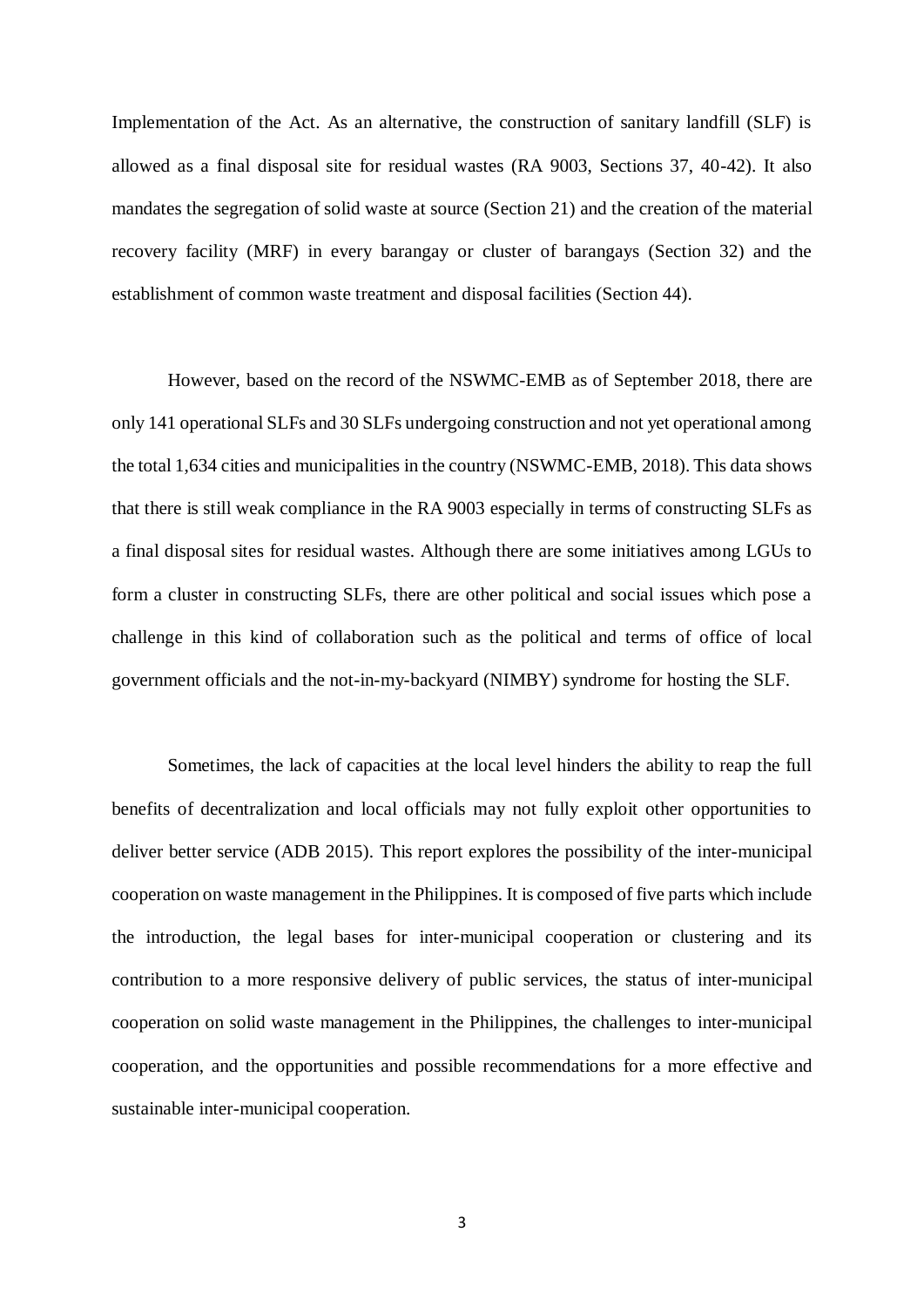## **2. Legal Bases for Inter-Municipal Cooperation on Solid Waste Management and the Delivery of Public Services**

This section reviews the related laws and policies in the country which support the intermunicipal cooperation in the delivery of public services such as the solid waste management. These include the following:

- a) The 1987 Constitution of the Republic of the Philippines cited that "local government units may group themselves, consolidate or coordinate their efforts, services, and resources for purposes commonly beneficial to them in accordance with law" (Article X, Section 13).
- b) The RA 9003 mandated that a Provincial Solid Waste Management Board should be established in every province and that it should "allow for the clustering of LGUs for the solution of common solid waste management problems" [Section 11 (12)]. In addition, Section 32 of this act cited that MRFs should be established in every barangay or cluster of barangays. This facility can be a barangay-owned or leased land or any open space suitable as determined by the barangay through its Sanggunian in accordance to the guidelines and criteria set by the Act. The MRF shall receive mixed waste for final sorting, segregation, composting, and recycling. The resulting residual wastes shall be transferred to a long-term storage or disposal facility or sanitary landfill (Section 32).
- c) Pursuant to Section 33 of the Republic of the Philippines Act 7160 (RA 7160), otherwise known as the Local Government Code of 1991, Section 44 of RA 9003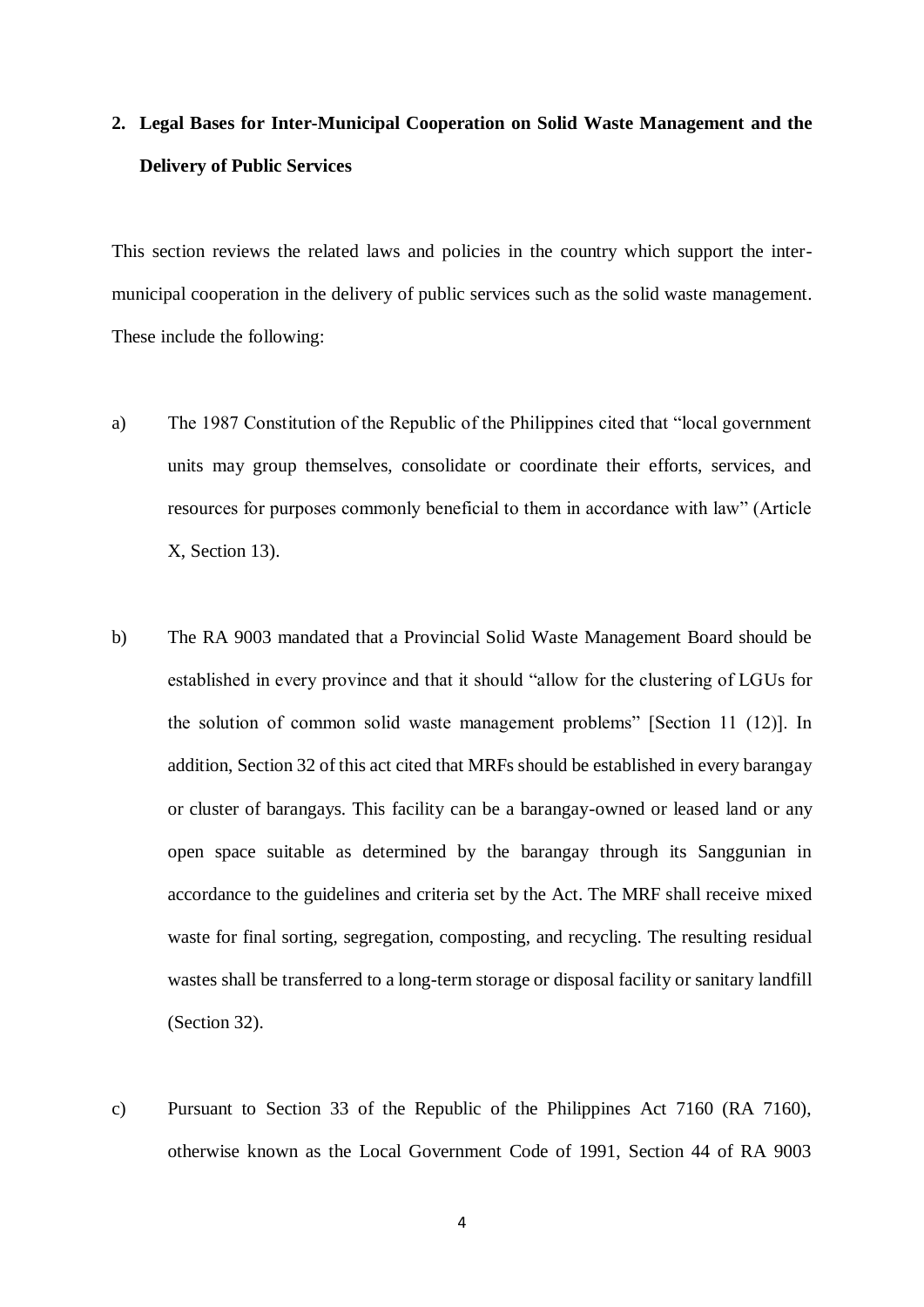mandated all provinces cities, municipalities and barangays through appropriate ordinances "to consolidate, or coordinate their efforts, services, and resources for purposes of jointly addressing common solid waste management problems and/or establishing common waste disposal facilities".

These laws and policies show that the gravity of the tasks entrusted to the LGUs and their limitations are acknowledged, hence, the collaboration or cooperation between and among LGUs and other sectors are encouraged. In the recent years, the public-private partnerships in developing Asia has expanded which reduce the risks and responsibilities of the state, lower fiscal costs, and widen access to quality public services (ADB 2015).

## **3. Status of Inter-Municipal Cooperation on Solid Waste Management in the Philippines**

### a) Types of Cooperation on Solid Waste Management

Based on the NSWMC database in 2015, the waste generation is 40,000 tons/day at the national level while 9,000 tons/day in Metro Manila. The waste generation per capita ranges from 0.32- 0.71 at the national level while 0.71 in Metro Manila. In terms of waste collection efficiency, it ranges from 40% to 85% at the national level while 85% in Metro Manila (NSWMC database).

With regards to the compliance to the mandates of the RA 9003 such as the establishment of the MRF in every barangay or cluster of barangay and the construction of SLFs as a final disposal site for residual wastes, the NSWMC reported that they are still very low but at an increasing rate. Also, as shown in Tables 5-1 and 5-2, there are number of LGUs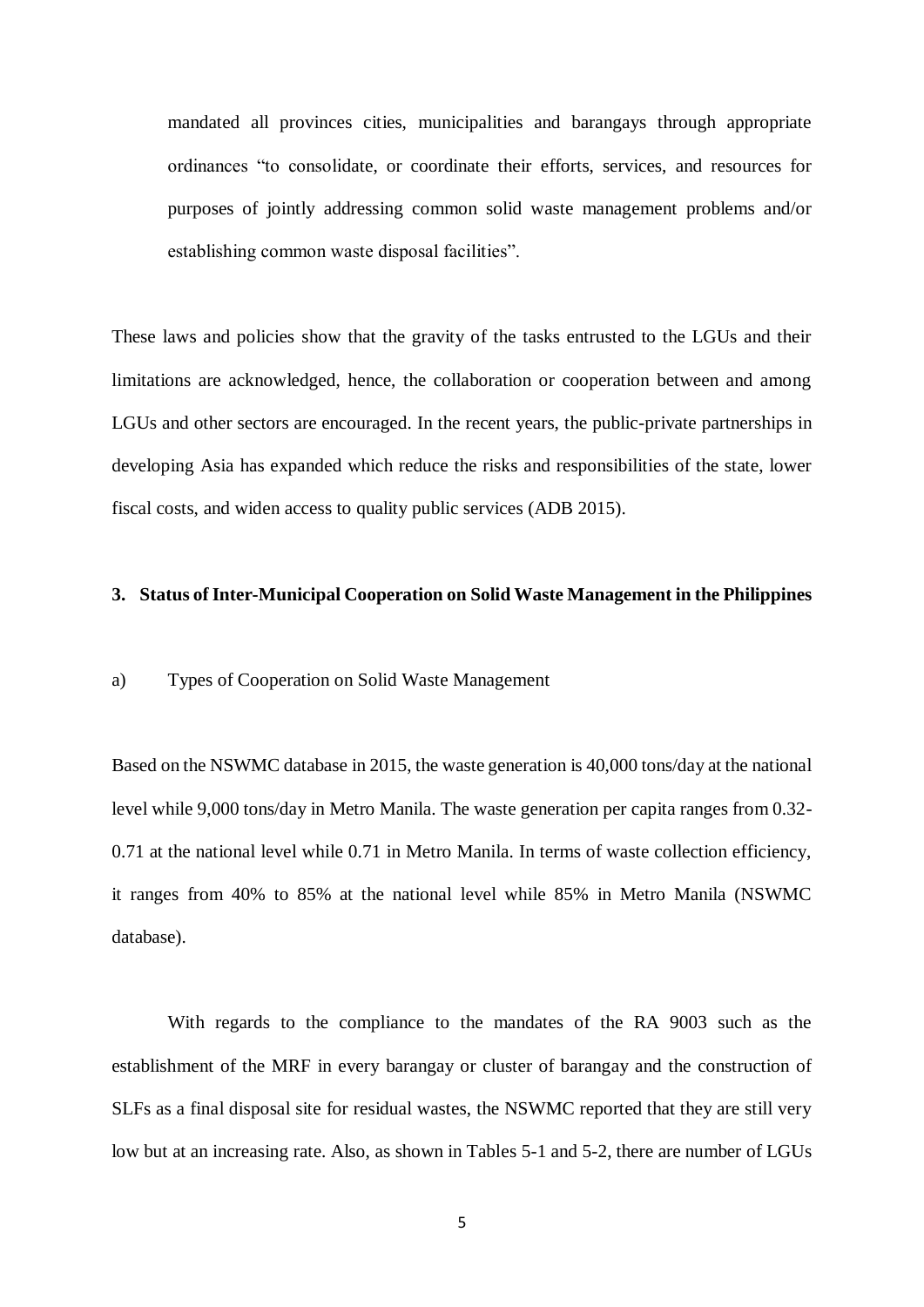sharing a common MRFs and or SLFs. These facilities are either privately managed or intergovernment/inter-LGU partnerships (Table 5-3).

| Number                      | Year  |       |       |       |        |        |
|-----------------------------|-------|-------|-------|-------|--------|--------|
|                             | 2010  | 2011  | 2012  | 2013  | 2014   | 2015   |
| Number of MRFs in           |       |       |       |       |        |        |
| the Philippines             | 6,958 | 7,329 | 7,713 | 8,486 | 8,656  | 9,335  |
| <b>Estimated Percentage</b> |       |       |       |       |        |        |
| (%) of Barangays with       | 16.6% | 17.4% | 18.4% | 20.2% | 20.6%  | 22%    |
| <b>MRFs</b>                 |       |       |       |       |        |        |
| Number of                   |       |       |       |       |        |        |
| Barangays/LGUs              | 7,938 | 8,323 | 8,843 | 9,634 | 10,327 | 12,607 |
| served by MRFs              |       |       |       |       |        |        |
|                             |       |       |       |       |        |        |
| <b>Estimated Percentage</b> |       |       |       |       |        |        |
| (%) of Barangays            | 18.9% | 19.8% | 21.0% | 22.9% | 24.5%  | 30%    |
| served by MRFs              |       |       |       |       |        |        |

**Table 5-1. Number of MRFs reported to NSWMC from 2010 to 2015**

Source: NSWMC

|  |  |  |  |  | Table 5-2. Key information on SLFs in the Philippines |
|--|--|--|--|--|-------------------------------------------------------|
|--|--|--|--|--|-------------------------------------------------------|

| Parameters  |        |       |         |          | Year     |          |          |         |
|-------------|--------|-------|---------|----------|----------|----------|----------|---------|
|             | 2008   | 2010  | 2013    | 2014     | 2015     | 2016     | 2017     | October |
|             |        |       |         |          |          |          |          | 2018    |
| Population  | 88,543 | 92,33 | 98,449, | 100,420, | 101,716, | 103,320, | 104,918, |         |
| of the      | ,800   | 7,852 | 090     | 642      | 359      | 222      | 090      |         |
| Philippines |        |       |         |          |          |          |          |         |
| Number of   | 21     | 33    | 72      | 86       | 101      | 118      | 135      | 144     |
| operating   |        |       |         |          |          |          |          |         |
| <b>SLFs</b> |        |       |         |          |          |          |          |         |
| Number of   | 63     | 78    | 130     | 154      | 228      | 248      | 293      | 345     |
| LGUs with   |        |       |         |          |          |          |          |         |
| access to   |        |       |         |          |          |          |          |         |
| <b>SLFs</b> |        |       |         |          |          |          |          |         |
| Percent of  | 3.86%  | 4.77  | 7.96%   | 9.42%    | 13.95%   | 15.17%   | 17.93%   | 21.11%  |
| LGUs with   |        | %     |         |          |          |          |          |         |
| access to   |        |       |         |          |          |          |          |         |
| <b>SLFs</b> |        |       |         |          |          |          |          |         |

Source: NSWMC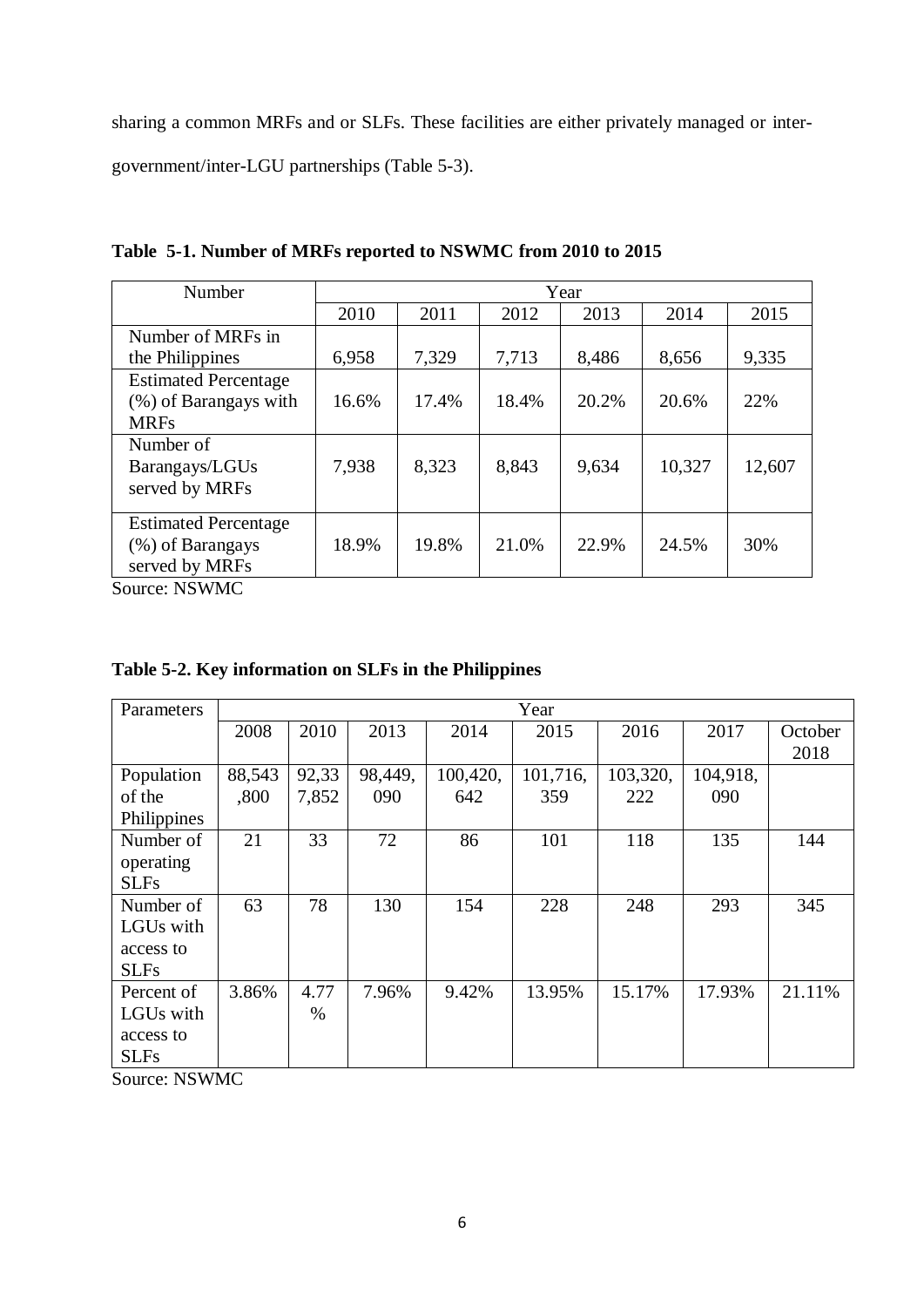| <b>REGI</b>  | Name of        | Type of               | Partners                   | Type of         | Legal         | <b>Status</b> |
|--------------|----------------|-----------------------|----------------------------|-----------------|---------------|---------------|
| ON           | Cluster/       | Partnership           |                            | Facility/       | Instrument/   |               |
|              | Facility       |                       |                            | Location        | Date          |               |
| <b>NCR</b>   | <b>Navotas</b> | Private               | MMDA-LGU                   | SLF/Navot       | Memorandum    | Operational   |
|              | Sanitary       | Enterprise            | Navotas LGU                | as MM           | of Agreement  |               |
|              | Landfill       | utilized by<br>LGUs   | Manila                     |                 | (MOA)/2005    |               |
| $\mathbf{1}$ | Urdaneta       | Inter-                | Urdaneta City-             | SLF/            | Inter-        | Operational   |
|              | City SLF       | Government            | Municipality of            | Urdaneta        | Government    |               |
|              |                | Executive             | Sta. Barbara               | City            | Executive     |               |
|              |                | Agreement             |                            | Pagasinan       | Agreement /   |               |
|              |                |                       |                            |                 | 2011          |               |
| III          | Clark          | Private               | Lubao Guagua               | <b>SLF With</b> | <b>MOA</b>    | Operational   |
|              | <b>SLF</b>     | Enterprise            | Apalit, San                | <b>MRF</b>      |               |               |
|              |                | utilized by           | Fernando City              |                 |               |               |
|              |                | LGUs                  | Pampanga,                  |                 |               |               |
|              |                |                       | Angeles, Moncada,          |                 |               |               |
|              |                |                       | Cabanatuan City            |                 |               |               |
| <b>IVA</b>   | Pilotage       | Private               | San Pedro, Sta             | SLF with        | Contract      | Operational   |
|              | SLF, San       | Enterprise            | Rosa                       | <b>MRF</b>      |               |               |
|              | Pedro          | utilized by           | Los Banos and              |                 |               |               |
|              | Laguna         | LGUs                  | Carmona                    |                 |               |               |
| <b>VII</b>   | <b>Bohol</b>   | Inter-LGU             | <b>Bohol Province</b>      | <b>SLF</b>      | Memorandum    | Operational   |
|              | cluster        | partnership           | LGU-                       |                 | of Agreement  |               |
|              |                | in the<br>Province of | Alburquerque-<br>Baclayon- |                 | (MOA)/2011    |               |
|              |                | <b>Bohol</b>          | Balilihan-Corella-         |                 |               |               |
|              |                |                       | Cortes-Dauis-Lila-         |                 |               |               |
|              |                |                       | Loboc-Maribohoc-           |                 |               |               |
|              |                |                       | Panglao-Sikatuna           |                 |               |               |
| X            | Camigui        | Inter-LGU             | Camiguin                   | <b>SLF</b>      | <b>MOA</b>    | Operational   |
|              | n              | partnership           | Province-                  | Mambajao,       |               |               |
|              | Province       | in Camiguin           | Mambajao-                  | Camiguin        |               |               |
|              | Cluster/       |                       | Mahinog-                   |                 |               |               |
|              | LGUs           |                       | Guinsiliban-Sagay-         |                 |               |               |
|              | Alliance       |                       | Catarman                   |                 |               |               |
|              | Project        |                       |                            |                 |               |               |
| XII          | Surallah       | Inter-LGU             | Province of South          | Sanitary        | MOA/          | Operational   |
|              | Sanitary       | Partnership           | Cotabato-Surallah-         | Landfill/       | $2008$ (among |               |
|              | Landfill       |                       | Banga-T'boli-Lake          | Municipali      | LGUs          |               |
|              | (South         |                       | Sebu-Sto. Niño,            | ty of           | <b>MOA</b>    |               |
|              | Cotabato       |                       | Norala                     | Surallah,       | 2011          |               |
|              | Cluster        |                       |                            | South           | (Province     |               |
|              | Sanitary       |                       |                            | Cotabato        | South         |               |
|              | Landfill       |                       |                            |                 | Cotabato and  |               |
|              |                |                       |                            |                 | Surallah)     |               |

**Table 5-3. Types of Partnership (or Cooperation) on Solid Waste Management**

Source: EMB Regional Offices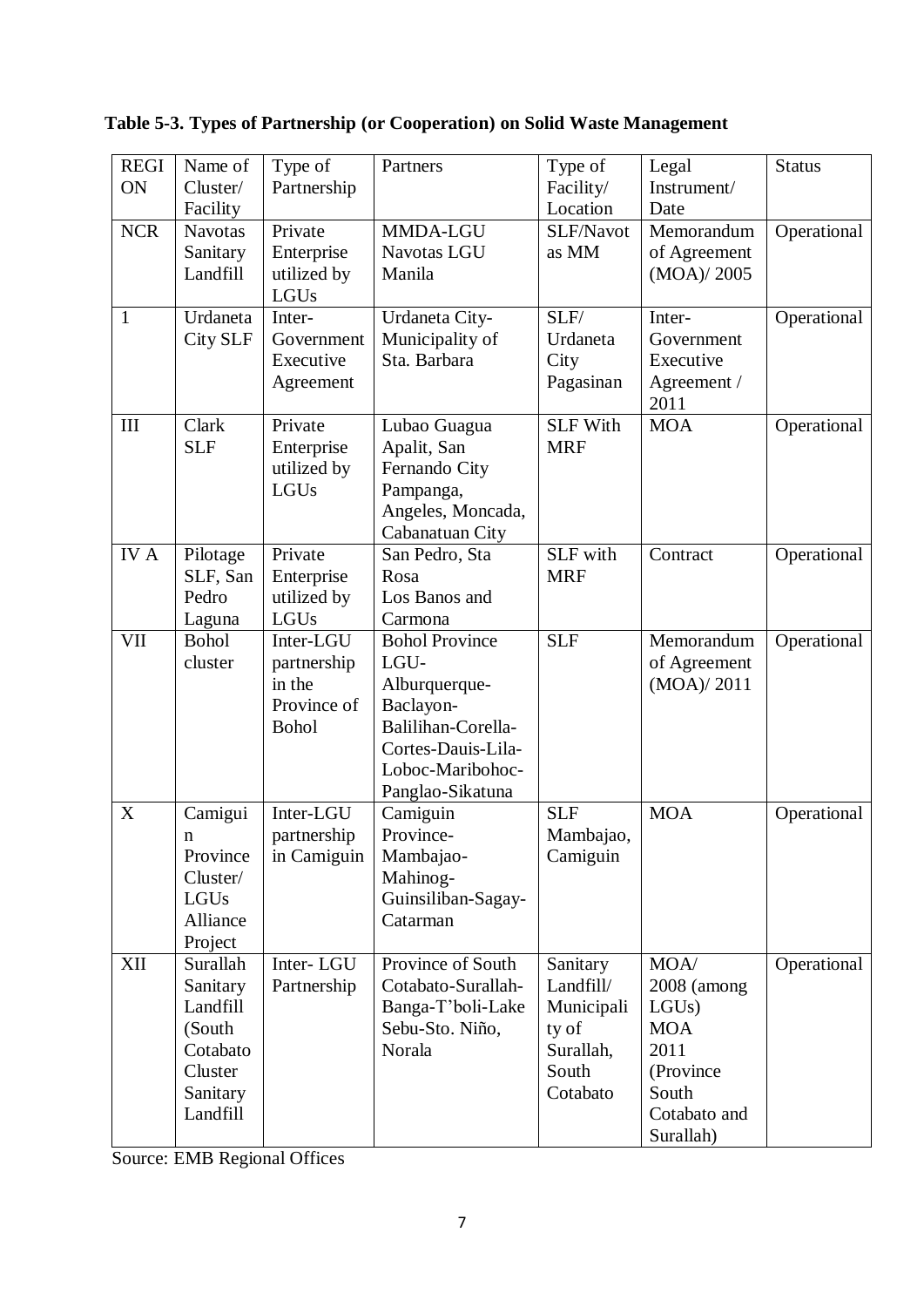As shown it Table 5-3, there are two common types of cooperation in managing solid waste in the country: the inter-government or inter-LGU partnership; and the private enterprise utilized by LGUs. Both types of cooperation use the Memorandum of Agreement (MOA) or Contract as the legal instrument for entering such kind of partnership in delivering waste management services.

## b) Cases of Inter-Municipal Cooperation on Solid Waste Management and the Partnership Arrangement

At the National level's initiative, a report on Cost Sharing Framework for Solid Waste Management was developed in 2008 based on the results from regional consultations with the representatives from local government units and in consultations with concerned government agencies such as the Secretariat of the National Solid Waste Management Commission (NSWMC), the National Economic and Development Authority (NEDA), and the Municipal Development Fund Office (MDFO) under the Department of Finance (DOF). The Policy Governing Board of the DOF has approved the institutional arrangement with the MDFO and the loan portfolio in principle, however, the cost-sharing framework is still under review due to its budgetary implications. One of the proposed scenarios cited in this report was the cluster of LGUs would share a common facility. It cited that this option is more cost-efficient since the disposal cost per unit of solid waste is less for bigger and more sophisticated SLFs. However, the high transaction costs in clustering and the social acceptability of hosting a common facility could be a barrier. It further recommended that the national government should shoulder the additional 5% of the investment cost should the LGUs decide to form a cluster (NSWMC-EMB, 2008).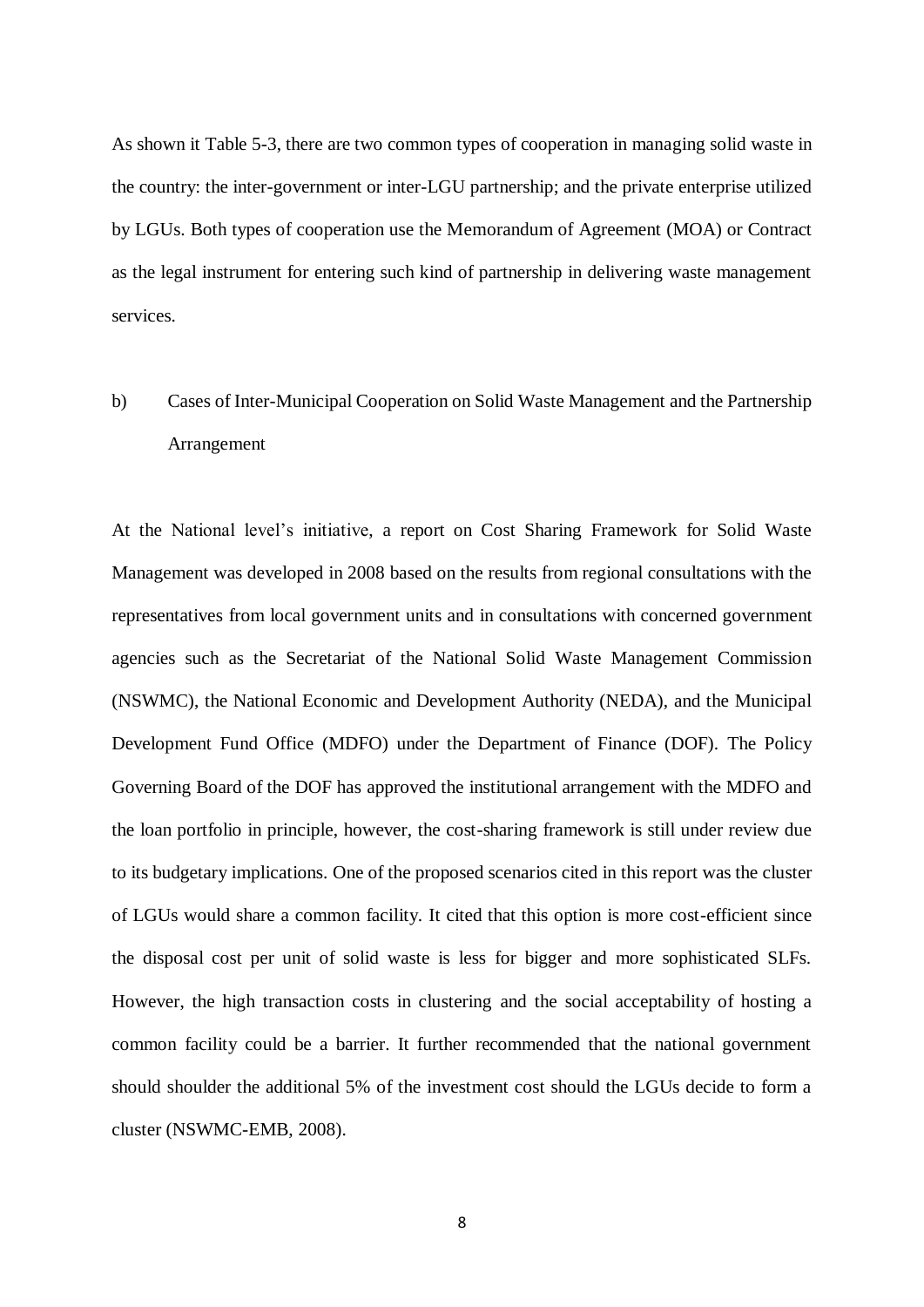In the next pages, some examples of inter-LGU cooperation and privately managed SLFs being utilized by the LGU will be discussed.

#### The Surallah Cluster SLF, South Cotabato Province

One of the success stories of inter-LGU collaboration is the Surallah Cluster SLF in South Cotabato. This was initiated from the Provincial Office of South Cotabato since the financial involved for constructing SLF is too high for an LGU, the consolidated efforts among LGUs is better and more feasible option. The Memorandum of Agreement (MOA) for the Surallah Cluster Sanitary Landfill for Sustainable Solid Waste Management between the Province of South Cotabato represented by the Governor and the six (6) member municipalities represented by their Mayors was signed in 2009 but the facility has become operational since 2011. The Municipality of Surallah is the host LGU for the common SLF and it receives the residual waste generated from the member LGUs. It is a 6-hectare Cluster SLF and has a capacity of 75,000 cubic meters and estimated to last for 14 years (until 2024). It is located nine (9) kilometers away from the Surallah town proper and has its own leachate treatment facility by pond method. This Cluster SLF was a recipient of the *Galing Pook Award* in 2014 (Municipality of Surallah 10 Year Solid Waste Management Plan: 2015-2024). The MOA for the Surallah Cluster SLF was renewed in 2016 with the additional two (2) member municipalities.

In terms of the economies of scale, Tables 5-4 and 5-5 reveal that it is really more economical for a cluster SLF rather that for the individual SLF. As shown in Table 5-4, the required investment is P54,000 from the 6 LGUs in the scenario wherein they have to build their own SLF. But with the cluster SLF, the investment needed is only P15,000 with the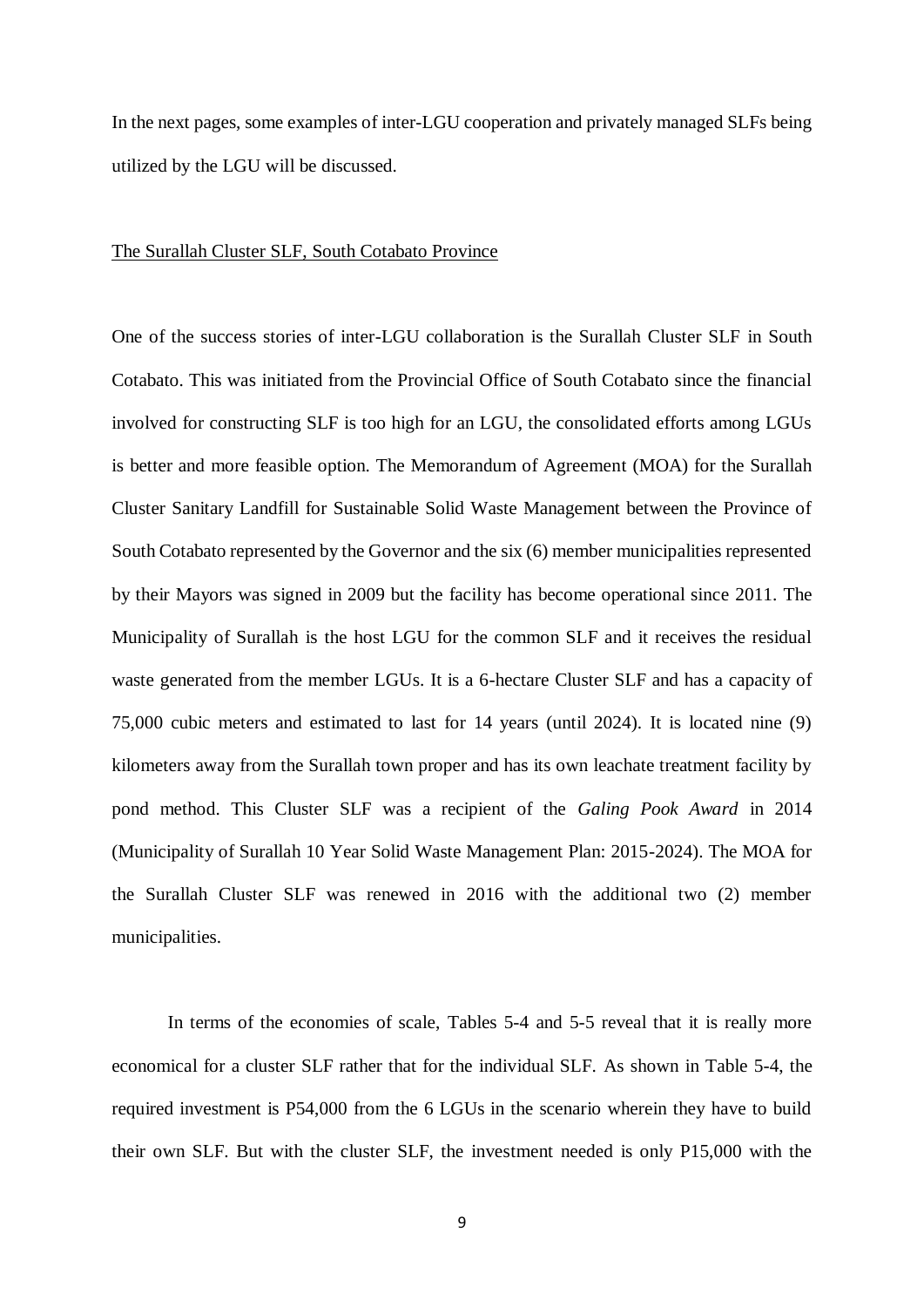capacity of 30 tons per day (Table 5-5). Thus, with the cluster SLF, the LGUs can save huge amount which they can utilize to deliver other public services in the community.

| <b>Individual SLF</b> | <b>Required</b> | (in<br><b>Wastes</b> | <b>Required</b><br><b>Investment</b> |
|-----------------------|-----------------|----------------------|--------------------------------------|
|                       | tons/day)       |                      | (Maximum)                            |
| Surallah (as host)    | 4.15            |                      | PhP 7,500,000                        |
| Lake Sebu             | 5.18            |                      | PhP 12,000,000                       |
| Sto. Nino             | 1.74            |                      | PhP 7,500,000                        |
| T'boli                | 3.24            |                      | PhP 7,500,000                        |
| Norala                | 1.89            |                      | PhP 7,500,000                        |
| Banga                 | 7.30            |                      | PhP12,000,000                        |
| <b>TOTAL</b>          | 23.50           |                      | PhP54,000,000                        |

Table 5-4. Required Volume of Waste and Investment for Individual SLF

*Source: Balucanag, Elbe M. Presentation document on "Solid Waste Management Program: The South Cotabato Experience" (n.d.)*

*Note: This excludes manpower, equipments, and operational costs* 

| Table 5-5. Residual Waste Capacity and Required Investment for the Cluster SLF |  |  |  |  |  |
|--------------------------------------------------------------------------------|--|--|--|--|--|
|--------------------------------------------------------------------------------|--|--|--|--|--|

| <b>Cluster SLF</b>      | <b>Residual</b><br><b>Wastes</b>         | <b>Required</b> | Investment |
|-------------------------|------------------------------------------|-----------------|------------|
|                         | Capacity (in tons/day) $\vert$ (Maximum) |                 |            |
| <b>Surallah Cluster</b> | 30                                       | PhP15,000,000   |            |

*Source: Balucanag, Elbe M. Presentation document on "Solid Waste Management Program: The South Cotabato Experience" (n.d.)*

*Note: This excludes manpower, equipments, and operational costs*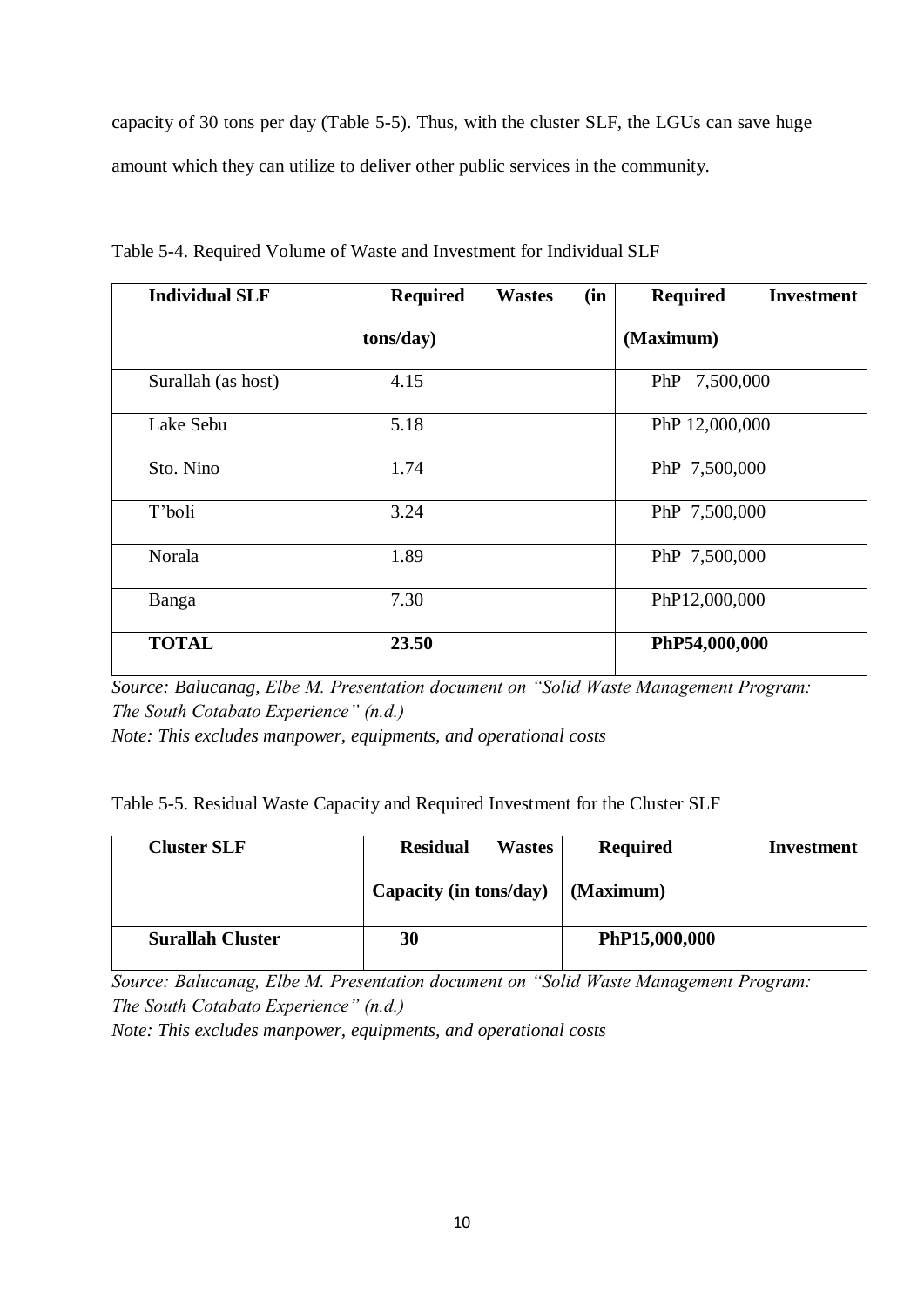#### Alburquerque Cluster SLF, Bohol Province

The Alburquerque Cluster SLF is another example of inter-LGU cooperation in the province of Bohol. The Cluster SLF is a 6.9-ha facility located about 12 kilometers from the capital city of Tagbilaran. It has become operational since 2017, about 15 years after the Tourism Infrastructure and Enterprise Zone Authority (TIEZA) and the local government unit of Alburquerque signed a Memorandum of Agreement in 2011. The TIEZA (presently the Philippine Tourism Authority or PTA) provided the P300-million funds for the construction and development of the facility (Obedencio, 2017). Based on the MOA, the Albur as the host shall ensure the establishment and operation of the SLF in accordance to the law, allow continuous access of garbage vehicles of cluster LGUs and its private entities, and continuously comply with the regulatory maintenance requirements. The Cluster LGUs on the other hand, shall provide their own transport equipment, MRF and transfer station; comply with disposal schedule and procedures established by the Board; and pay tipping fee to Albur LGU thru automatic allocations (Alburquerque SLF Feasibility Study and Detailed Engineering Design, 2012).

#### Privately managed SLFs being utilized by the LGUs

As shown in Table 5-3 and based on key informant interviews, the common type of partnership on solid waste management in the Philippines is the privately managed or operated SLFs which are being utilized by a group of LGUs. Examples of this kind of cooperation are the Navotas SLF at the National Capital Region and the Rodriguez Rizal SLF from the Rizal Province which receive waste from the LGUs in Metro Manila; the Pilotage SLF in San Pedro, Laguna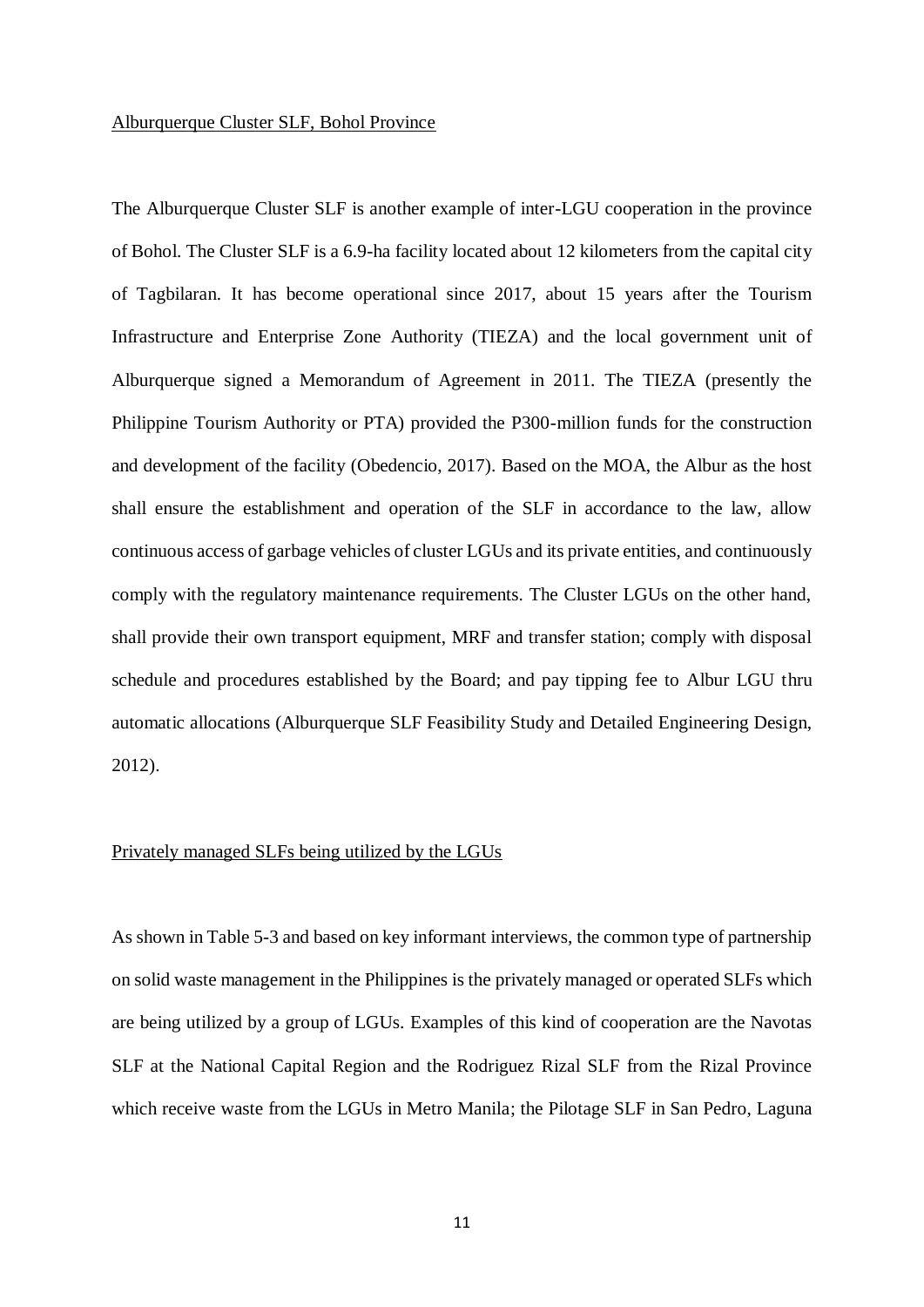which receive waste from the LGUs in Laguna province like the San Pedro, Sta. Rosa, Los Banos and Carmona; among others.

The 40-hectare Navotas SLF is the first engineered SLF in Metro Manila privately managed by the Phil Ecology Systems Corporation. It accommodates 1,500 tons per day of municipal solid wastes from various cities in the National Capital Region and uses the landing craft transport (LCT) barges to transport waste from the transfer station to the SLF (Phil Ecology, 2019). The Rodriguez Rizal SLF is privately operated and owned by the International Solid Waste Integrated Management Specialist Inc. (ISWIMS). The Pilotage SLF is a 12-hectare facility operated by the Pilotage Trading and Construction (PTAC) located in San Pedro, Laguna.

## **4. Challenges to Inter-Municipal Cooperation on SWM**

Based on the Surallah Cluster SLF's experience, one of the challenges in constructing a cluster SLF is finding the host LGU because of the possible negative impacts to the surrounding communities. Thus, information and education awareness plays a very important role to assure the possible host LGU of the mitigating measures to avoid negative impacts from SLF and to inform the community of the significance of this kind of activity. Another concern is the huge financial requirement for construction. Thus, the Provincial Office of South Cotabato provided an initial financial support and the LGU officials of the host LGU also contributed for the construction of the Surallah Cluster SLF. This shows the need for strong political will in initiating this kind of collaboration.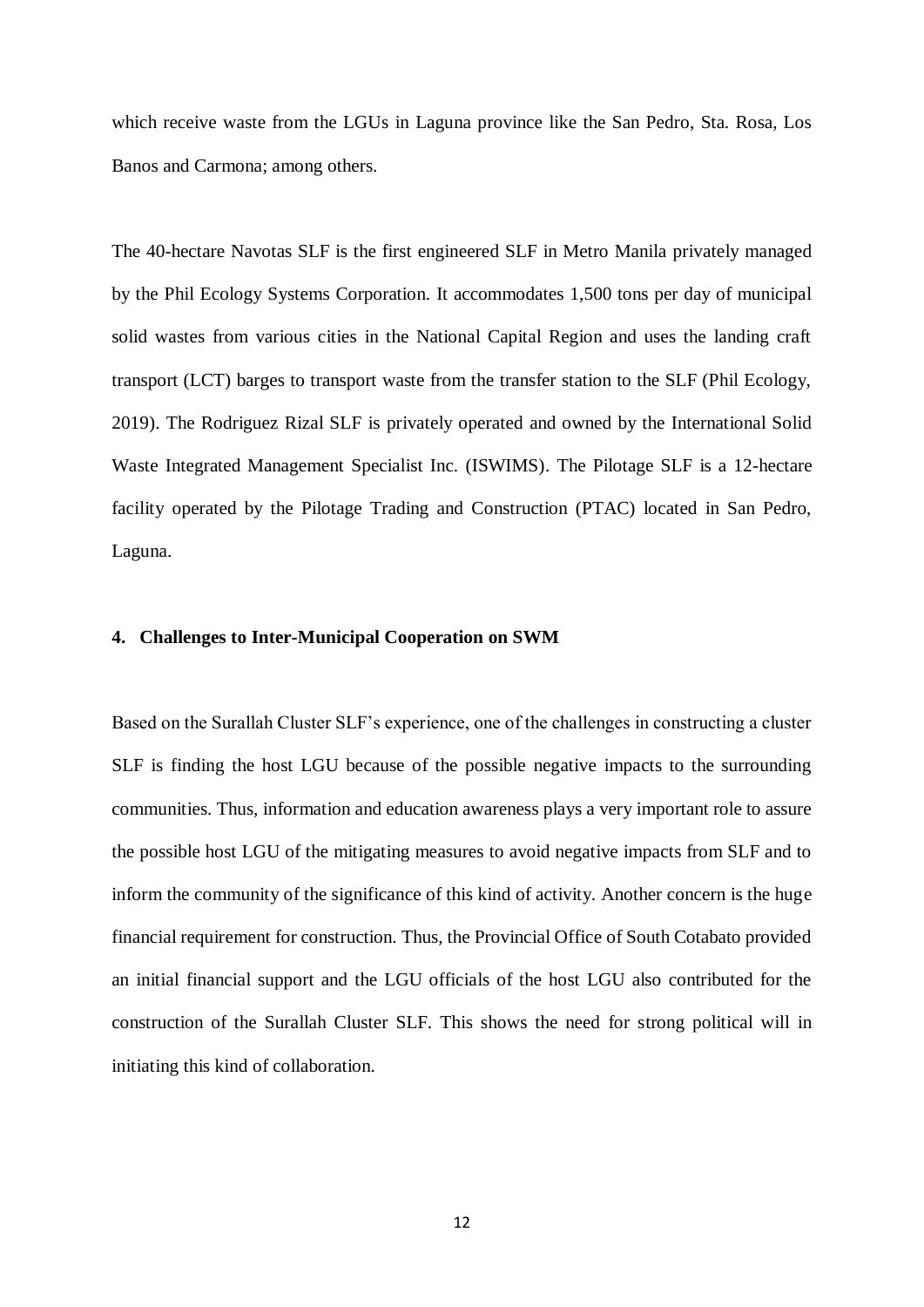On November 23, 2018, the Seminar on "Inter-Municipal Cooperation on Waste Management in Japan and Other Asian Countries" was held at the University of the Philippines Los Banos (UPLB), Laguna, Philippines. It was co-organized by the Institute for Governance and Rural Development – College of Public Affairs and Development (IGRD-CPAf)- UPLB, the Institute of Developing Economies – Japan External Trade Organization (IDE-JETRO), and the Economic Research Institute for ASEAN and East Asia (ERIA). About 70 participants attended the event composed of Mayors and other officials from different LGUs in the CALABARZON (Cavite, Laguna, Batangas, Rizal, Quezon), representatives from the academe, private and business sectors, non-government organizations (NGOs), and resource persons from the Japanese research institution and universities. During the seminar, some of the challenges cited by the participants to the inter-municipal cooperation on solid waste management were the following:

- The political will of the local leaders to enter in this kind of cooperation;
- The sustainability of cooperation due to the limited terms of the elected officials or the change of leadership;
- The lack or limited support from the national government in terms of technical and financial aspects; and
- The weak implementation of the cost-sharing mechanism to help the LGUs with the cost requirement especially for the low-income class municipalities.

## **5. Opportunities and Recommendations**

In terms of opportunities, the legal bases for inter-municipal cooperation are present in the Philippines. Also, the responsibility of solid waste management is already devolved to LGUs but most of them have no environmentally sound facilities. Although, there are private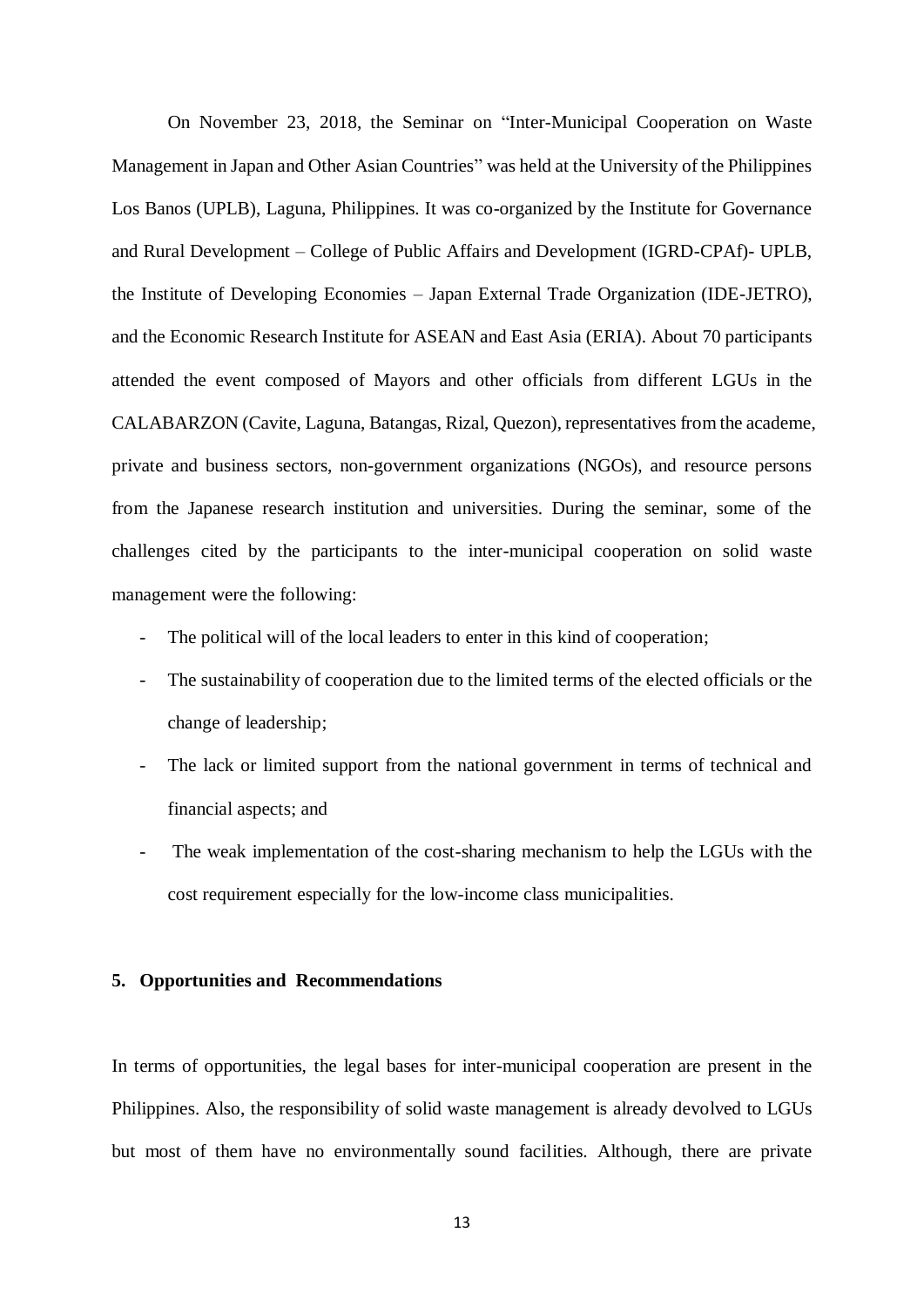companies who offer their technologies to the LGUs (i.e. Waste-to-energy), however, the cost requirement is too high if it will be shouldered by the single LGU alone. Hence, the provision of the technical and financial support and incentives from the national government to promote this kind of cooperation needs to be strengthened. Professor Toshiaki Sasao, one of the resource persons during the seminar, also cited that the central (national) government should take the opportunity to provide incentives to host LGUs to help turn the NIMBY mindset into PIMBY or "please-in-my-backyard". It was also mentioned during the seminar that there are several private institutions reach out to various LGUs in the Philippines. However, there is a need for the LGUs to cooperate to increase volume of waste which will then encourage investment from private institutions. Lastly, the practice of transparent and participatory decision-making to build trust and better relationship among members is highly recommended to ensure a more effective and sustainable cooperation.

#### **Acknowledgment**

The author also would like to thank the following key informants for generously sharing data and information, their knowledge and experiences on waste management: Engr. Iligio Ildefonso and Ms. Ma. Delia Cristina Valdez (EMB-DENR); Ms. Elsie Encarnacion, Engr. Reynaldo Estipona, Mr. Manalo Jarmin and Ms. Raqui Torres (MMDA); Ms. Frederika Rentoy, Ms. Patricia Orante and David John Vergara (EPWMD, Quezon City); Ms. Eloisa Rozul, Mr. Brian Ballon and the Manila Bay Rehabilitation Program Team (Department of Interior and Local Government (DILG)- Region IVA Calabarzon; and the resource persons (Mr. Michikazu Kojima, Prof. Fumio Nagai, Prof. Toshiaki Sasao), panelists from EMB-DENR, MMDA and EPWMD, and participants during the seminar on Inter-Municipal Cooperation on Waste Management in Japan and Other Asian Countries held on November 23, 2018, co-organized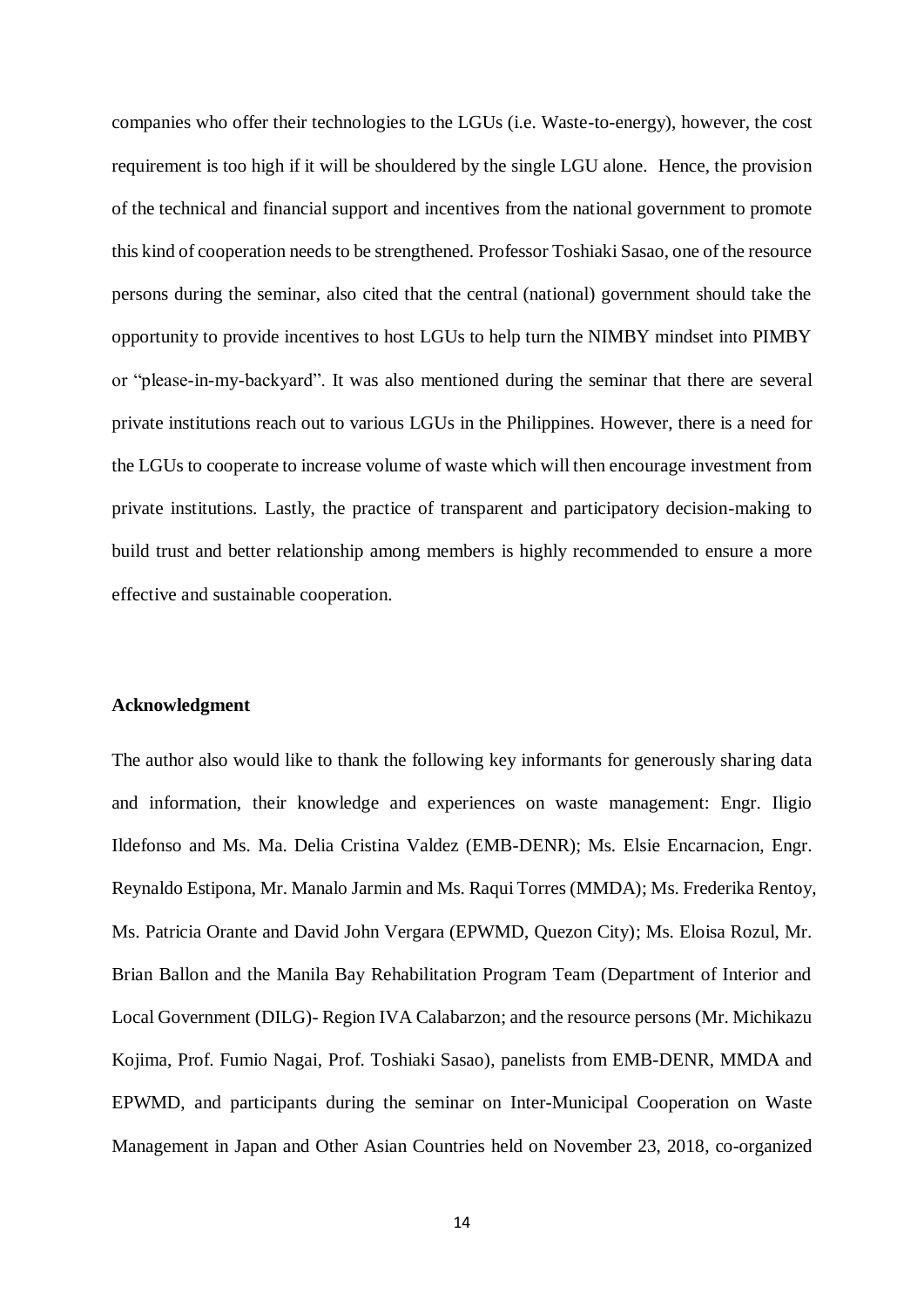by the Institute for Governance and Rural Development – College of Public Affairs and Development (IGRD-CPAf), University of the Philippines Los Banos (UPLB), Institute of Developing Economies – Japan External Trade Organization (IDE-JETRO) and the Economic Research Institute for ASEAN and East Asia (ERIA).

## **References**

Alburquerque Sanitary Landfill Facility: Feasibility Study and Detailed Engineering Design. (2012).

Asian Development Bank (ADB). (2015). *Governance in Developing Asia: Public Service Delivery and Empowerment.* Anil B. Deolalikar, Shikha Jha, and Pilipinas F. Quising (Eds.). Edward Elgar Publishing Ltd, USA.

Balucanag, Elbe M. Presentation document on "Solid Waste Management Program: The South Cotabato Experience" (n.d.)

Fiszbein, A. and P. Lowden (1999). *Working Together for a Change: Government, Business, and Civic Partnerships for Poverty Reduction in Latin America and the Caribbean*, Washington, DC: World Bank.

Municipality of Surallah, South Cotabato 10 Year Solid Waste Management Plan: 2015-2024.

NSWMC-EMB (2008). "Cost Sharing Framework for Solid Waste Management". [<http://nswmc.emb.gov.ph/?page\\_id=50>](http://nswmc.emb.gov.ph/?page_id=50)

\_\_\_\_\_\_\_\_\_\_\_\_\_ (2018). Compliance Updates: RA 9003. The official website of the NSWMC-EMB. [<http://nswmc.emb.gov.ph>](http://nswmc.emb.gov.ph/)

Obedencio, Ric V. (2017). "To serve 17 LGUs; Cluster sanitary landfill finally opens", The Freeman, 5 February 2017.  $\leq \frac{\text{https://www.philstar.com/the-}}{\text{https://www.philstar.com/the-}}$ [freeman/region/2017/02/05/1669217/serve-17-lgus-cluster-sanitary-landfill-finally-opens](https://www.philstar.com/the-freeman/region/2017/02/05/1669217/serve-17-lgus-cluster-sanitary-landfill-finally-opens) (accessed February 22, 2019)